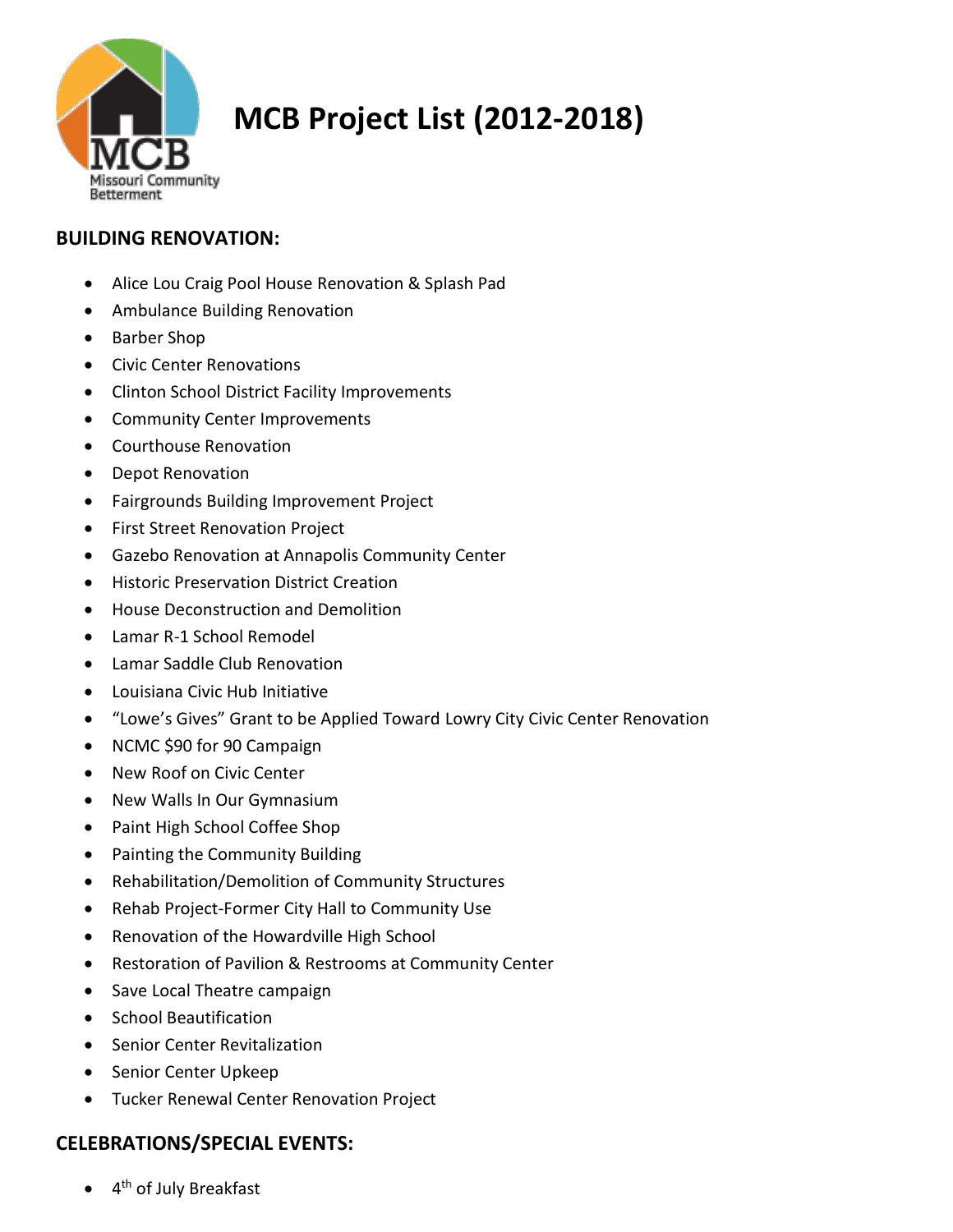- 4<sup>th</sup> of July Celebration
- 4-Wheeler Races
- Annual Community Picnic
- Annual Fundraiser Raffle & Root beer Float Stand
- Art at the Park
- Arts Council Program
- Arts Festival
- Arts, Music and Dancing at the Melba
- Bank Robbery Reenactment
- Boo Fest
- Breakfast with Santa
- Caregiver Workshop
- Christmas Gift Drive
- Christmas in Steelville
- Christmas Lights & Store
- Christmas Market/Small Business Expo
- Christmas Pole Decorations
- Christmas Season Kickoff
- Civil War Reenactment
- Clothing Swap
- Coal Miner's Day and Quilt Show
- Community Christmas Concert
- Community Country Christmas
- Community Movie Night
- Community Picnic
- Communitywide Hayride, Weiner Roast and Fireworks
- Community Yard Sale
- Cookie & Cocoa with Santa
- Costume and Candy Cache Celebration
- County 160<sup>th</sup> Anniversary Celebration
- Cruise In
- Dallas County Fair
- Decorating City Park
- Dogwood/Azalea Festival
- Downtown Christmas
- Easter Egg Hunt
- Easter/Spring Bake Sale
- Fall Festival
- Family Christmas Celebration
- Festival of Lights
- Festival of the Arts
- Fireworks
- Freedom Fest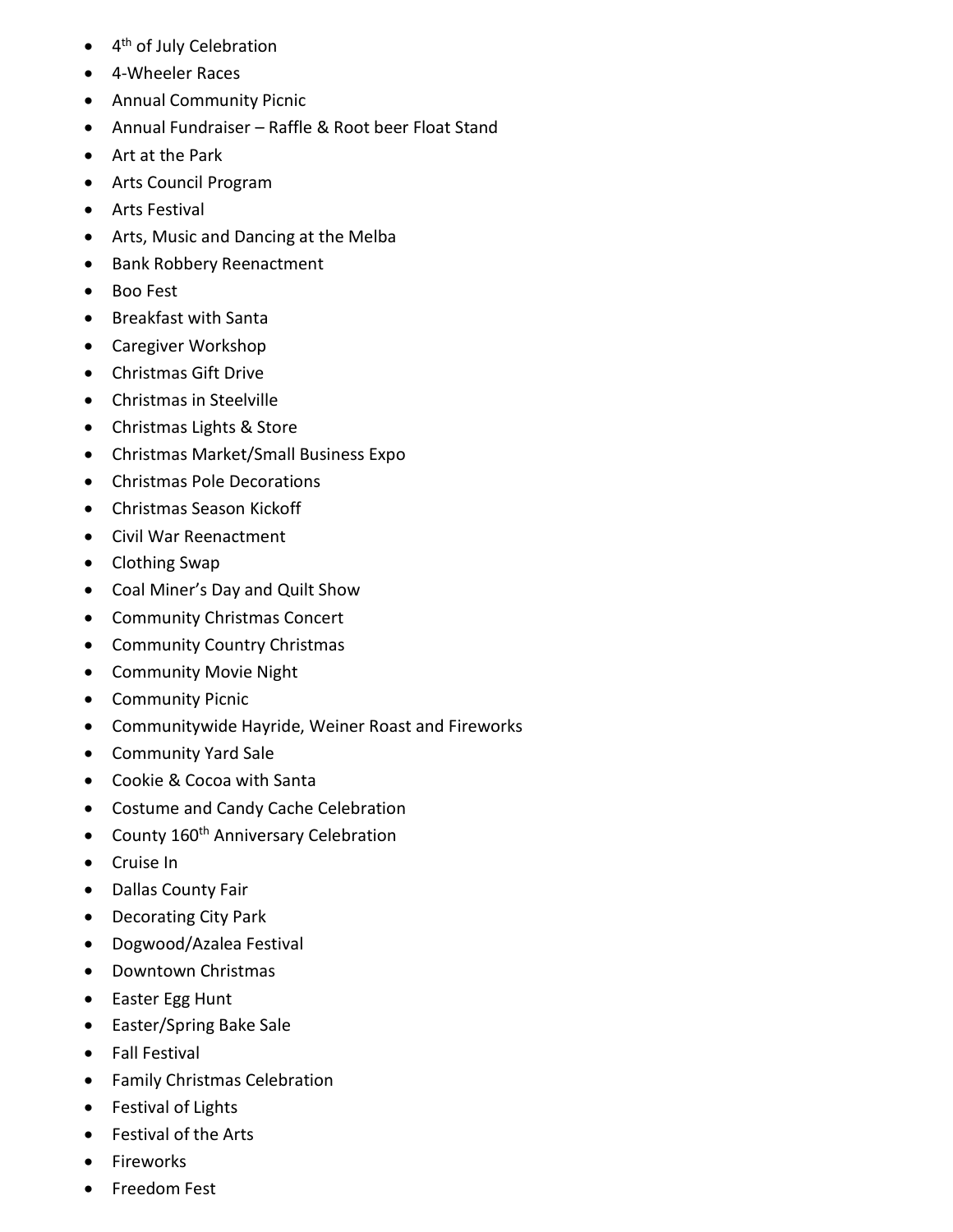- Gallery Walk Night Project
- Great Canoe Race
- Halloween on the Square
- Halloween Parade Trunk or Treat
- Harvest Festival Tuesday Family Fun Night
- Hee Haw Hootenanny
- Heritage Day
- Hillbillies & Hotrods Cruisin'
- Holiday Bazaar
- Home Runs for Rose
- International Night
- Juneteenth Celebration
- Kennett Crossroads Concert
- Lamar Free Fair
- LCB Photo Contest
- Light the Night
- Lighting of the Christmas Tree
- Mae Hall Park Day
- Make a Difference in the World Donate to St. Jude Hospital
- Mayor's Christmas Tree
- Mayor's Christmas Tree Lighting
- Mayview Sesquicentennial Celebration
- Music at the Gazebo
- Old Iron Tractor Cruise
- Ol' Tyme Christmas Bazaar
- Open Mic James Shakes & Tunes
- Painting the Midwest Art Exhibit
- Party in the Park Community Fellowship Outreach
- Pioneer Heritage Festival
- Pioneer Kitchen
- Plein Air Art Event
- Pokemon Race
- Presidential Inauguration Project
- Rodeo
- SAC Osage Quilt Block Journey
- Salem Area Arts Council Events
- Scam Workshop
- Sesquicentennial
- SHS Alumni Weekend
- Small Towns-Big Hearts
- Smart Youth Halloween Dance
- Social Events
- **Solarfest**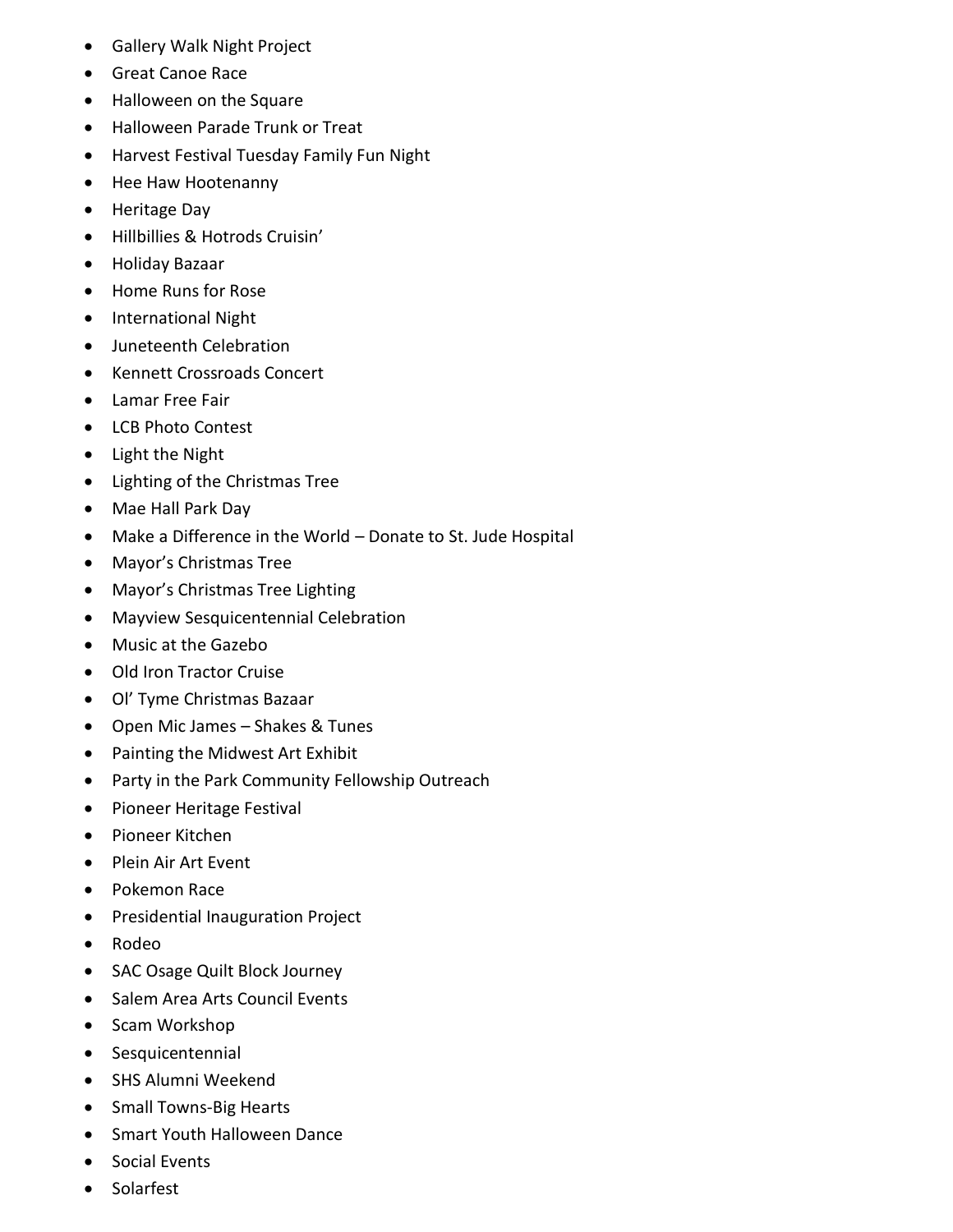- Soldier Statue Renovation and Celebration
- Southwest Missouri Celtic Festival & Highland Games
- Something Old, Something New
- Spring Fair
- Stone County Birthday Celebration
- The Passion of Jesus
- "Think Pink" Breast Cancer & Cancer Awareness
- Timber Fun Day
- Tractor Pull
- Trunk or Treat
- Trunk or Treat on the Square
- Vietnam Era Memorial/Welcome Home Parade
- Wyatt Earp's Fall Fest

### **COMMUNITY BEAUTIFICATION/CLEAN-UP:**

- 4 Christmas Decorations & 20 Welcome Banners
- A Nicer Looking Community
- Appearance Improvement of Demolished Property
- Arbor Day Trees Tree Nursery
- Beautification Project
- Butterfly Garden
- Butterfly/Pollinator Garden
- City Beautification
- City Hall Fountain
- City Sidewalks
- Clean It, Fix It, Paint It
- Clean Up Day at Houston Middle School
- Clean Up Day at Lowry City with Help from Troop 437
- Clean Up Kennett Campaign
- Coday Freeman Sign Revitalization
- Community Beautification
- Community Improvement Demolition Project
- Community Recycling Program
- Containers for Cigarette Butts
- Downtown Decoration
- Downtown Mural Program
- Enhance Village Park
- EO Recycles
- Festival of the Arts
- Flowers Fill our Square
- Freedom Park Mural
- Green Team Recycling
- Curbside Recycling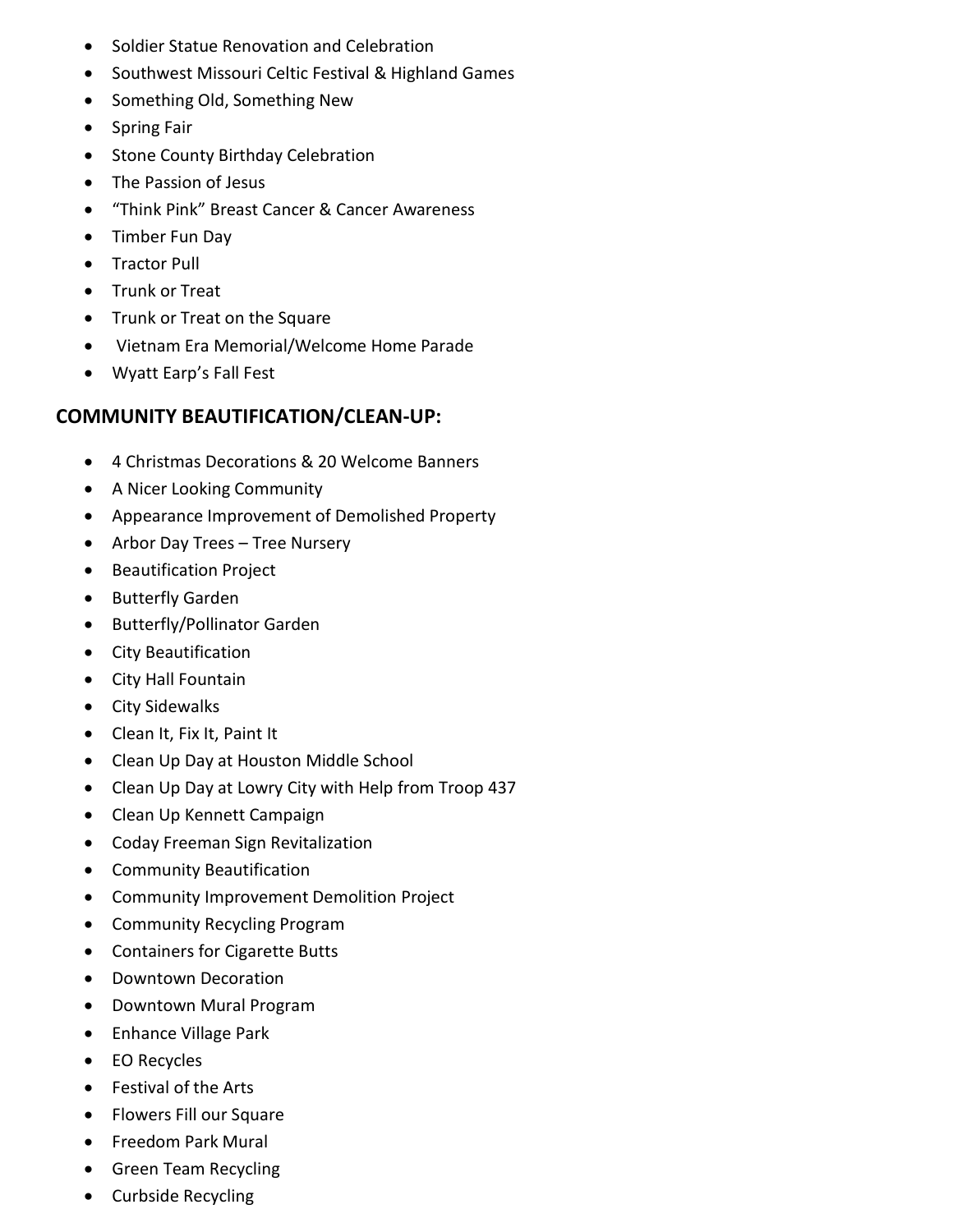- Helping Hands
- High School Community Service Day
- Historic Lamar Constitution Square Update Project
- Hummingbird & Butterfly Project
- Junkin' on Jefferson
- Lamar City Park Renovation Project
- Light up Louisiana
- Make a Scene Go Green
- MU Alternative Breaks Students Serve Community
- Operation Clean Sweep
- Paint the Old Boy Scout Lodge
- Repurpose & Recycle Plastic Handbags
- Save the Field Fence Remodel
- SHOC Community Clean Up Day
- Steelville Streams Project
- Street Cleanup
- St. James Forestry Board Tree Management
- Tornado Trees
- Town Improvements
- Youth in Action Recycle

#### **COMMUNITY INVOLVEMENT/PLANNING:**

- 2 Year Project Listing
- 2017 Tornado
- 200<sup>th</sup> Anniversary of Village of Caledonia Pre-Planning Project
- A Sports Complex for Bourbon
- Awakening A Community
- Believe in Buffalo Helping Hands
- CMU Service Day
- Community Center Year 1 of 5
- Community Center/City Hall
- Community Survey
- Comprehensive Plan
- Creating Sustainable Places Planning Project
- Emergency Management Consolidation
- Establish the St. James Art Council
- Green City Community Survey
- Houston Visioning 2014
- Idea Visualizing City Sampling & Brainstorming
- Interact Club Program of Activities
- Lamar Drug Free Coalition
- Leading Business Security Training
- Rascalz Teen Club & Community Center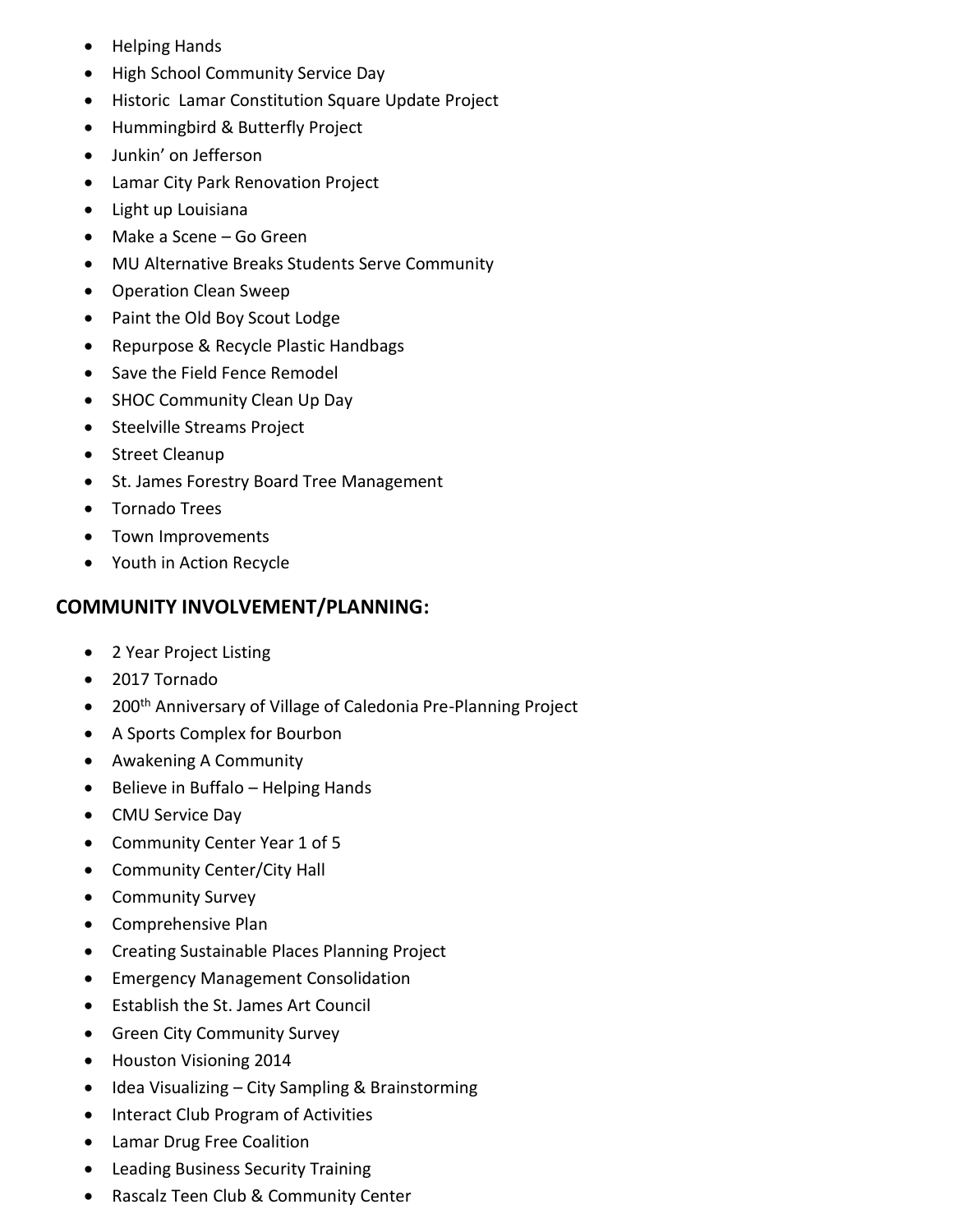- Restorative Support of Our Community
- Rickett's Lake Project Phase 1
- Riggs Lane Walking Grant Application
- Save our Post Office Campaign
- School Bond Campaign
- Sidewalk Project and Connectivity Master Plan
- Vision Plan
- Yes to a Bright Future
- Youth In Government Initiative
- Youth Leadership Development

#### **COMMUNITY SPIRIT/VALUES:**

- 2017 Anchor Project Honoring 3 Navy Admirals
- 7 Binders for 7 Vietnam War Heroes
- 9/11 Memorial
- A Patriotic Pledge
- Act-For-Food
- Adopt-a-Highway
- Animal Shelter Friends
- AOK About Our Kids
- "Back the Blue" Brunch
- Back to School Fair
- Benefit for Jessica
- Blessing Box
- Book Nook Library
- Brand our School
- Bridging the Gap, Connecting Generations
- Bright Futures Pleasant Hill
- Cardinal Care Closet
- Caring and Sharing
- Christmas Adopt a Child
- Clean out Your Basement Sale
- Community Bench
- Community Education Recognition
- Community Dog Park
- Community Lending Library
- Constitution Square Rick Mammen Memorial Sidewalk Project
- Crazy Quilters Caring Hearts
- Dinner Theatre
- Dog Days at the Library
- Earth Day
- EPIC East Prairians Improving Our Community
- FBLA Food Fight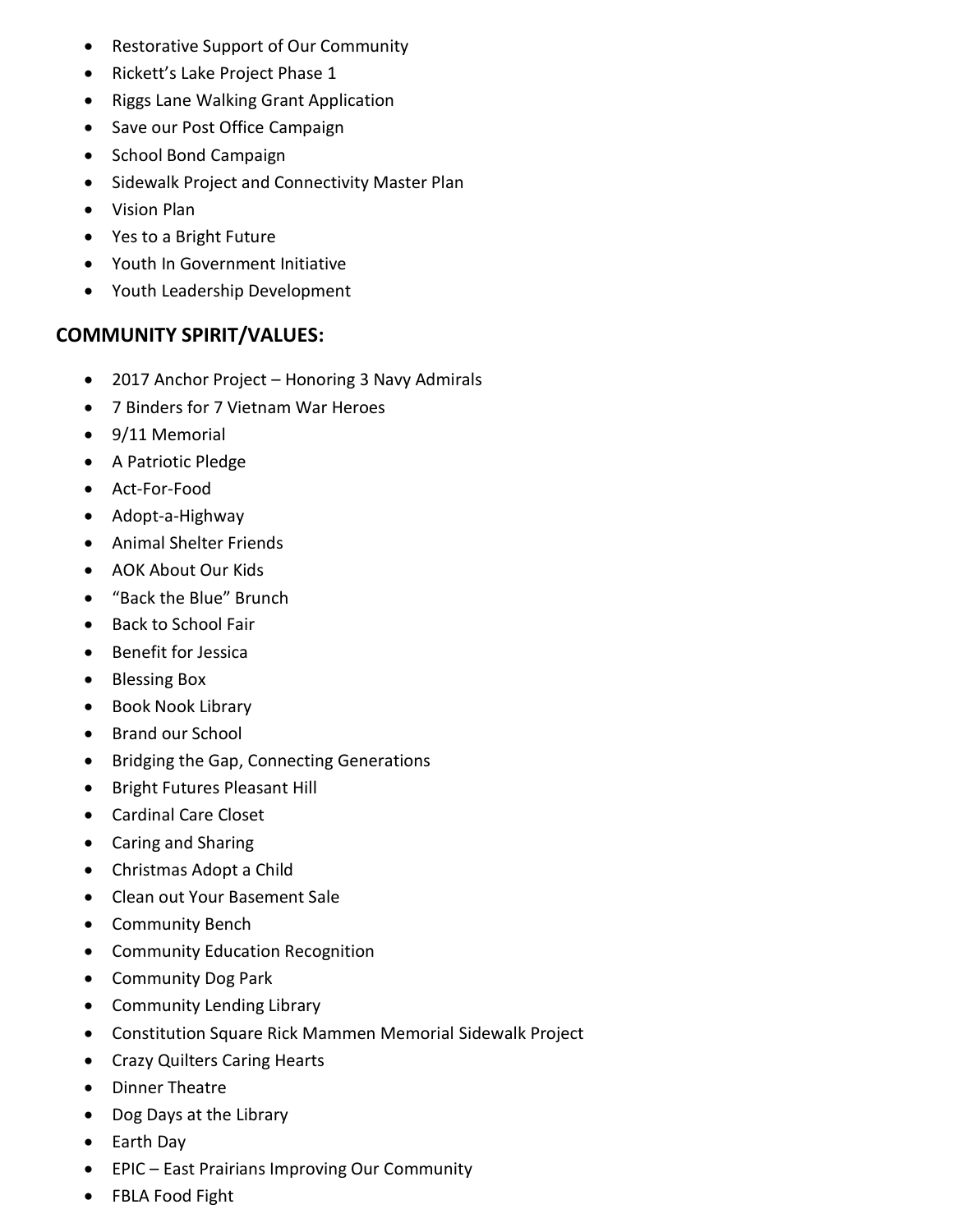- Fifth Gear Internship
- Food Bank Drive/Red Cross Blood Drive/American Cancer Society Relay for Life
- Guardian Angels for Youth
- One Plant at a Time"
- Friendly Neighbors
- Harvest Assembly Community Dinner
- Holiday House
- Hometown Heroes/Vietnam Memorial
- Hope Care
- Hurricane Harvey
- Invest an Acre Empowering Youth to End Hunger
- Joy Prom
- Kids Doing the Right Thing
- Lathrop Blue/Gold Star Memorial
- Let's Have a Baby Shower
- Library Telescope Project
- Locating Veterans in the Cemetery
- Meals on Wheels
- Middle School Amazing Race of Community Pride
- National Honor Society Mock Wreck
- Paw Print Project
- Perry County Genealogical Research Library and Archive Center
- Perryville Rocks
- P.H.A.R.M Dog, USA
- Picture Me The Best In Town
- Pregnancy Resource Center of South-Central Missouri
- Project Graduation
- Purple Heart City
- Purple Heart Community/School
- Quilts of Valor
- Rachel's Challenge Project (Bullying)
- Reach and Rise Youth Mentoring
- Ride 4 A Reason
- River Rat Challenge Race
- Robotics Club
- Rotary/Interact/CMU Partnership
- Ruck Between Rivers
- Salute to the Military
- Salute to Veterans Community Outreach
- Scholarship Dinner & Awards Fundraiser
- School Elf Project
- Secret Santa
- Senior Citizens Thanksgiving Dinner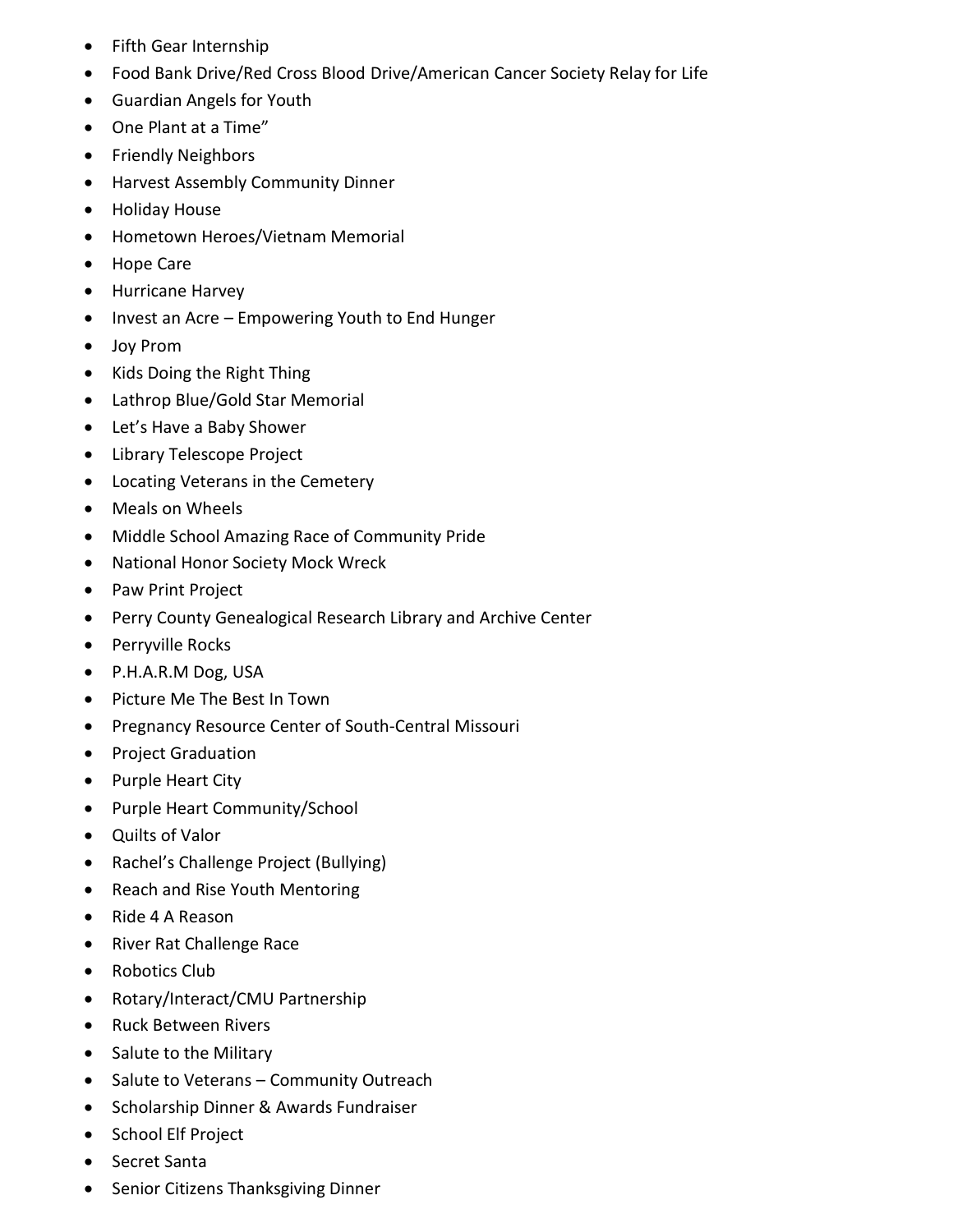- Senior Day Cleanup
- Share Your Christmas
- Shoe Giveaway
- Shop with a Cop
- SICBA Fundraiser for ICMC Employees
- SMART Youth Group Prom
- Sock it To Me Rally
- Summer Reading Program
- Teddy Bear Backpack Program
- Teen Council "Building Community Together" Grants
- The BULLY Project Creating Safe and Engaging Schools
- The Gift of Giving
- The Hope Center
- The Little Engine that Could Train Set for City Park
- The Little Things Scholarship
- The Marshall Movement
- Tree of Lights Campaign
- Veteran Wall of Honor
- Veterans' Day Celebration
- Veterans' Memorial
- VFW Memorial Display Cases
- Young Helping Hands
- Youth Empowerment
- Youth Police Academy

## **ECONOMIC DEVELOPMENT:**

- 2500 Miles of Art & Culture
- Airport expansion
- A New Entrance to Lowry City Civic Center
- An Excited Community: Dollar General Is In Town
- Barn Quilt City, USA
- Building Youth Leadership
- Business Expo Small Business & Entrepreneurial Exhibition
- Business Map
- Casey's & Dollar General
- Certified Work Ready
- Chamber of Commerce Office Opening
- City Website Update
- Community Betterment Facebook Page
- Community Café
- Community Foundation
- Community Theater Times Two
- Community Vintage Market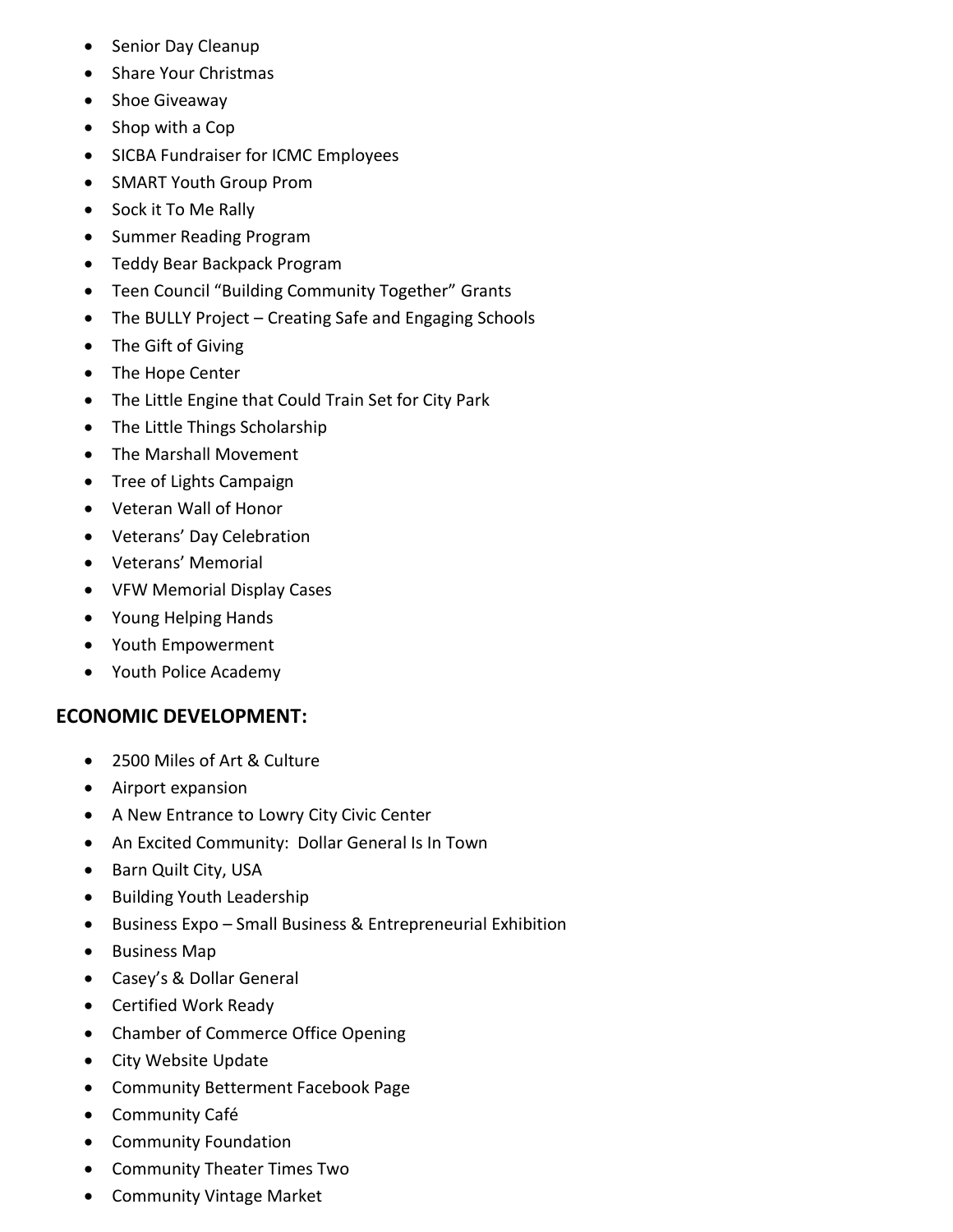- Completion and Opening of Historical Society Museum
- Country Divided Traveling Exhibit
- Creative Arts Center
- Destination Osceola
- DIVAS Women's Professional Development
- Downtown Movie Theatre Fundraising Campaign
- Downtown Revitalization
- DRGN Promotional Videos
- Easier Access to Dollar General
- Economic Development
- Electronic Community Sign
- Farmers' Market
- Feels Like Home Tour
- First Washington County History & Business Expo
- Fulbright Museum
- Green Hills Recreation Association
- Growth in the Rural Ozark's Economic Development
- Hospital Expansion
- Hospital Sales Tax Improvements
- Houston Community Kitchen
- Lone Star Annex
- Louisiana Riverfront Development
- Louisiana Winter Wonderland
- Merchant Events
- Missouri Expeditions Heritage Tourism
- Municipal Airport Runway
- Perry County Heritage Tourism
- P.L.U.G. Professional Leaders Uniting Grundy County
- Promoting Dent County In Unique Ways
- Provenance Project Revisited
- Purchase of 20KW Standby Generator for City
- Ranken Community College
- Reeds Springs Regional Community Center
- Showcasing Allendale
- Tax Increment Financing District
- Texas County Food Pantry Solar Panels
- The Downtown Plaza
- The Old Homeplace Concert Series
- The Salem Initiative
- Tourism & Economic Development Committee Project
- Truman Area Transportation Service (TATS)
- Truman Regional Education Center (TREC) Expansion
- Vision 2040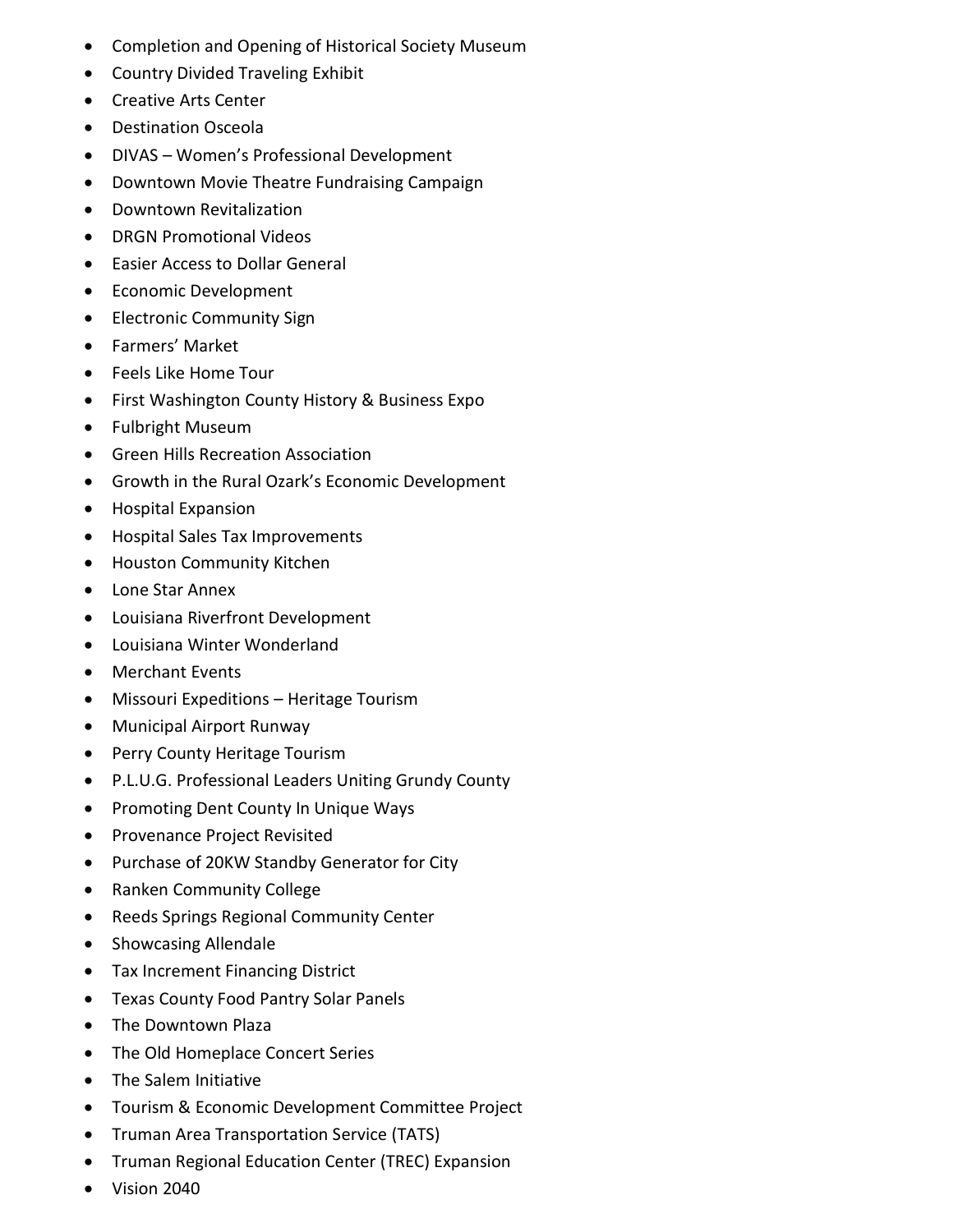- Visitor Signage Improvements
- Visitors Center at Museum
- Visitors Center Complex Improvements
- Visitors Center Volunteer Program
- Welcome Directory
- Welcome From Lamar Project
- Welcome Sign

#### **HEALTHY LIVING:**

- 3<sup>rd</sup> Annual Turkey Trot
- 5K Fun Run 4 Health
- A Country Girl Can Survive
- Ag and Youth Interactive Booth
- A New "old" Playground at the Civic Center
- Annapolis 5K Run/Walk
- Back Pack (weekend meals for kids)
- Basketball Court in Sunset Park
- Before/After School and Summer Program
- Big Bam
- Bike-a-Thon
- "Bike" to the Future
- Bison Fishing Team
- Buckle Up/No Texting While Driving
- Buddy Packs
- Cameron Regional YMCA Community Recreation Center
- C.A.R.E. Childhood Asthma Resource and Education
- Cainsville Community Garden
- Challenger Baseball
- City Wide Smoking Ban
- Clean Air Cardinals
- Community Food Bank
- Community Garden
- Community Organization for Drug Elimination
- Dining to Donate
- Downtown Market
- Empowering Youth to end Hunger "Cooking Matters"
- Family Fitness Event
- Fantastic Reasons to Walk and Ride
- Farmer's Market Shades & Commercial Kitchen
- Feed the Eagles
- Food Drive
- Food for Weekends
- Food Pantry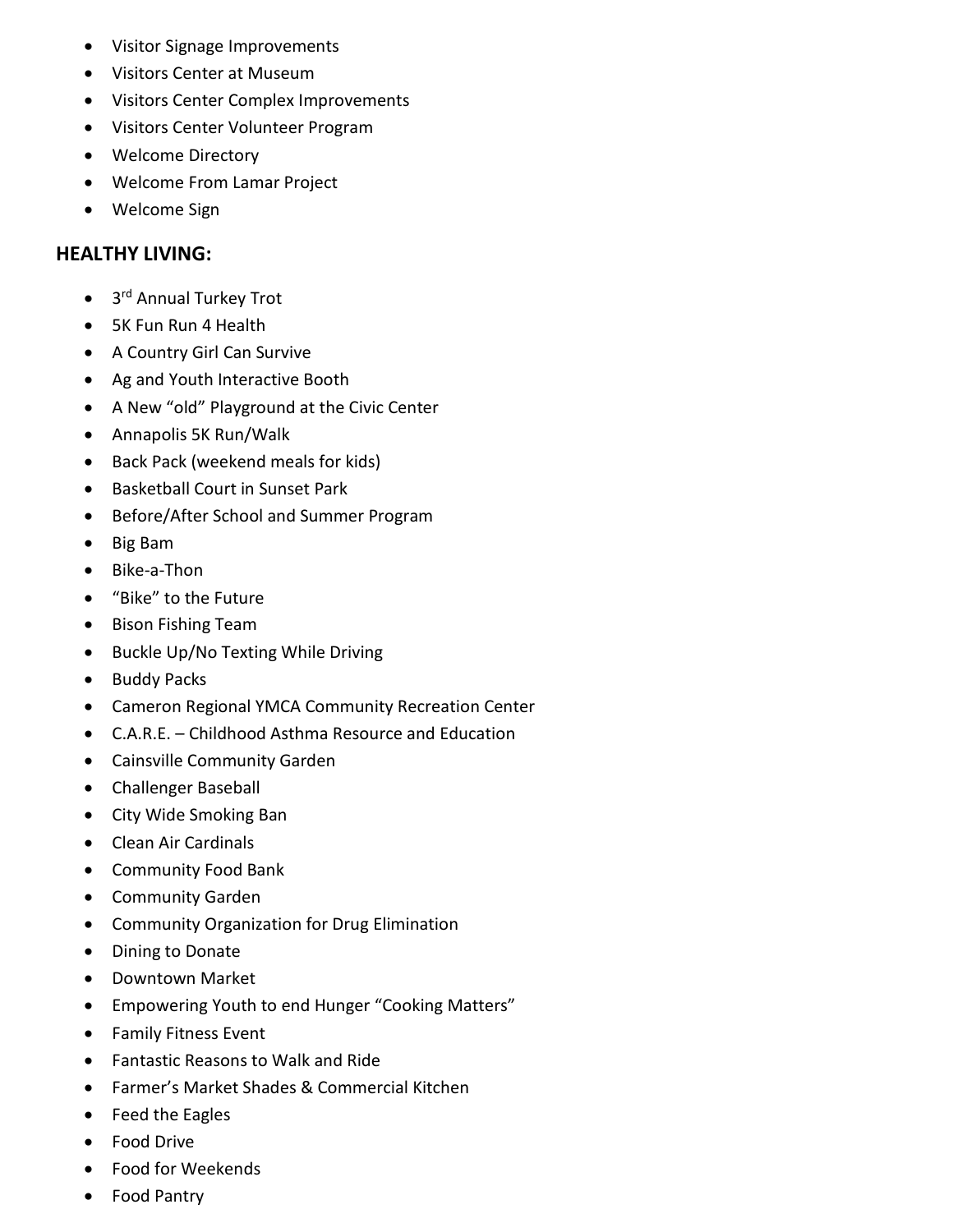- Galena On The Move
- Glory Days Alumni Athletics
- Golden Valley Door of Hope
- Healthy Schools, Healthy Communities
- Hometown Harvest A Community Garden
- Honoring our Heroes Marathon
- Justice Center High Tunnel
- Lamar Community Health Fair
- Legacy Gardens
- Lion's Backpack Drive
- Meramec Iron Works Bike Path
- Mayor's Walking Challenge
- Media Smart Eat, Think, Be Active!
- Mental Health First Aid
- Panther Packs for Kids
- Pool Passes
- Refurbishment of City Tennis Courts & Addition of 2 Pickle Ball Courts
- Regional Activity Center and Kitchen
- Ride For the Cure
- Senior Beta Red Cross Blood Drive
- Shattered Dreams
- Skatepark
- Summer Lovin' Health Challenge
- Telethon Mental Health Program
- TG Missouri Afforestation Project
- The Big B.A.M. Comes to Albany
- Turner Sports Complex
- Twin Pike Family YMCA Aquatic Center
- Valley R-6 Mini Relay for Life American Cancer Society
- Vintage Baseball Game
- W.A.V.E. Wellness and Vitality for Everyone
- Walking Trail with Fence Enclosure Around Ball Field at Park
- Year-Round Food Service Project

#### **HISTORIC PRESERVATION:**

- 130 First Street Renovation Project
- Big Bend Schoolhouse
- Bookworm Bargain's Restoration
- City Wide House Numbering
- Caledonia Quilt Show to Preserve Historical Church
- Classic Hall Restoration
- Community Pictorial History Book
- Court House Clock Tower Restoration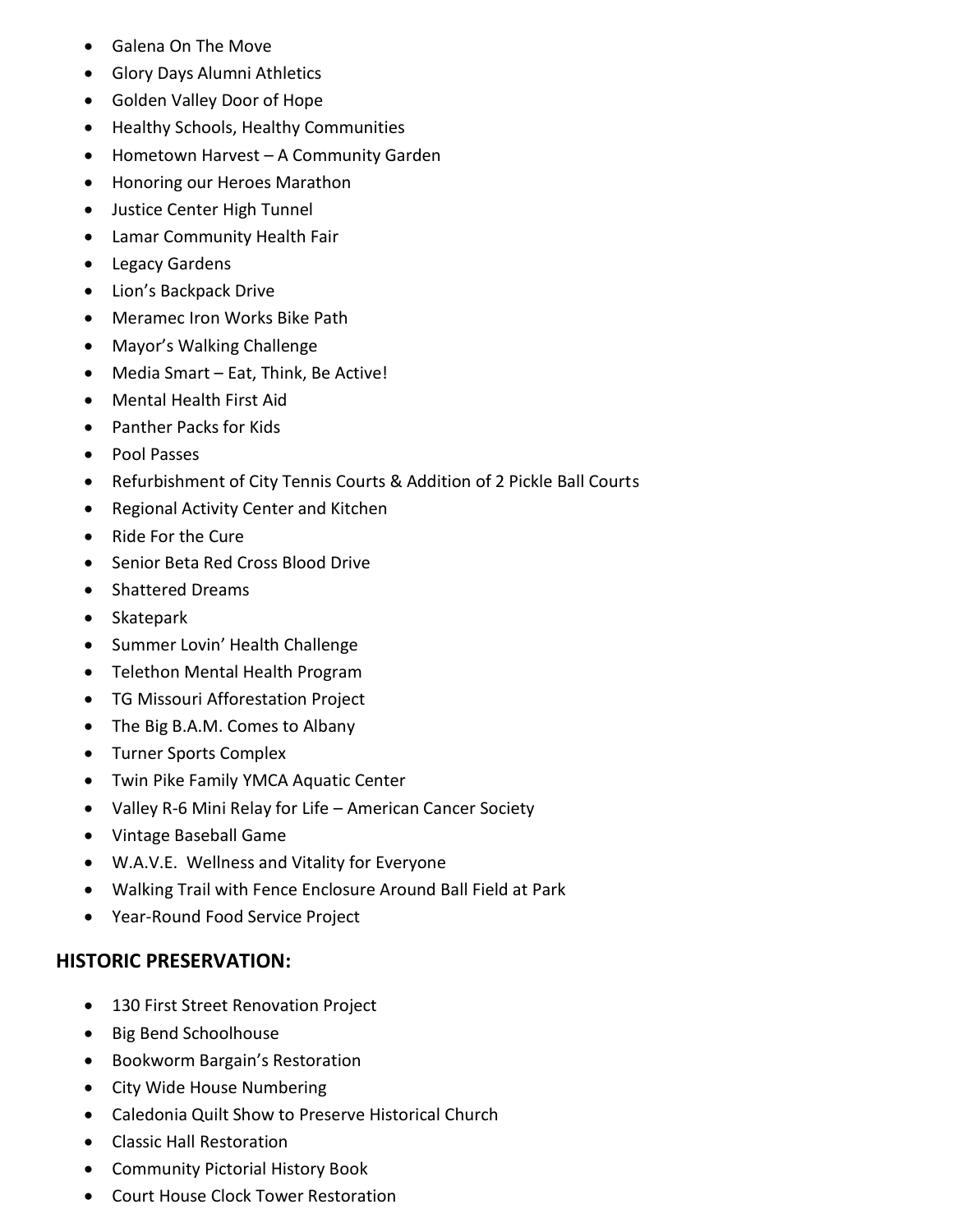- Eversole House project/Museum/City Hall
- Harry S. Truman Birthplace Beautification
- Historic Caboose
- Historical Society Museum Expansion
- History Museum
- J.W. Still Restoration Project
- Library Painting Project
- Lynch Tweed Civil War Home
- Melba Theater and Lone Star Annex
- N. Walnut Pedestrian Improvements Sidewalks & Overpass
- "Once Upon a Time" Walking History Tour
- Railroad Memorabilia Tags
- Reeds Spring Area Hall of Fame
- Restoring the Old Country Church-Community Center
- S.O.S. "Save Our School"
- School Historic Preservation and Restoration
- Stilabower Observatory New Telescope
- The Old Red Barn Project
- Y.O.U.T.H City Wide House Numbering

## **INFRASTRUCTURE/SERVICE IMPROVEMENTS:**

- I-49 Overpass
- Animal Shelter
- City Animal Shelter
- Community Safe Room
- Culvert Improvement
- Dog Pound Adoption Day
- Drinking Water Improvements
- Go Right This Way –Directional Signage
- New City Park Sign
- New Fire Station
- New Regulation Street Signs & House Numbers
- New Tanker Pumper Fire Truck
- Paws for Kenna (Dog Pound)
- Police K-9 Unit
- Public restrooms Downtown
- Safe sidewalks Project
- Safeway to Schools
- Sidewalk Improvements
- Sidewalk Replacement
- Spay and Neuter Program
- Street Curb Marking Project
- Streets & Sewer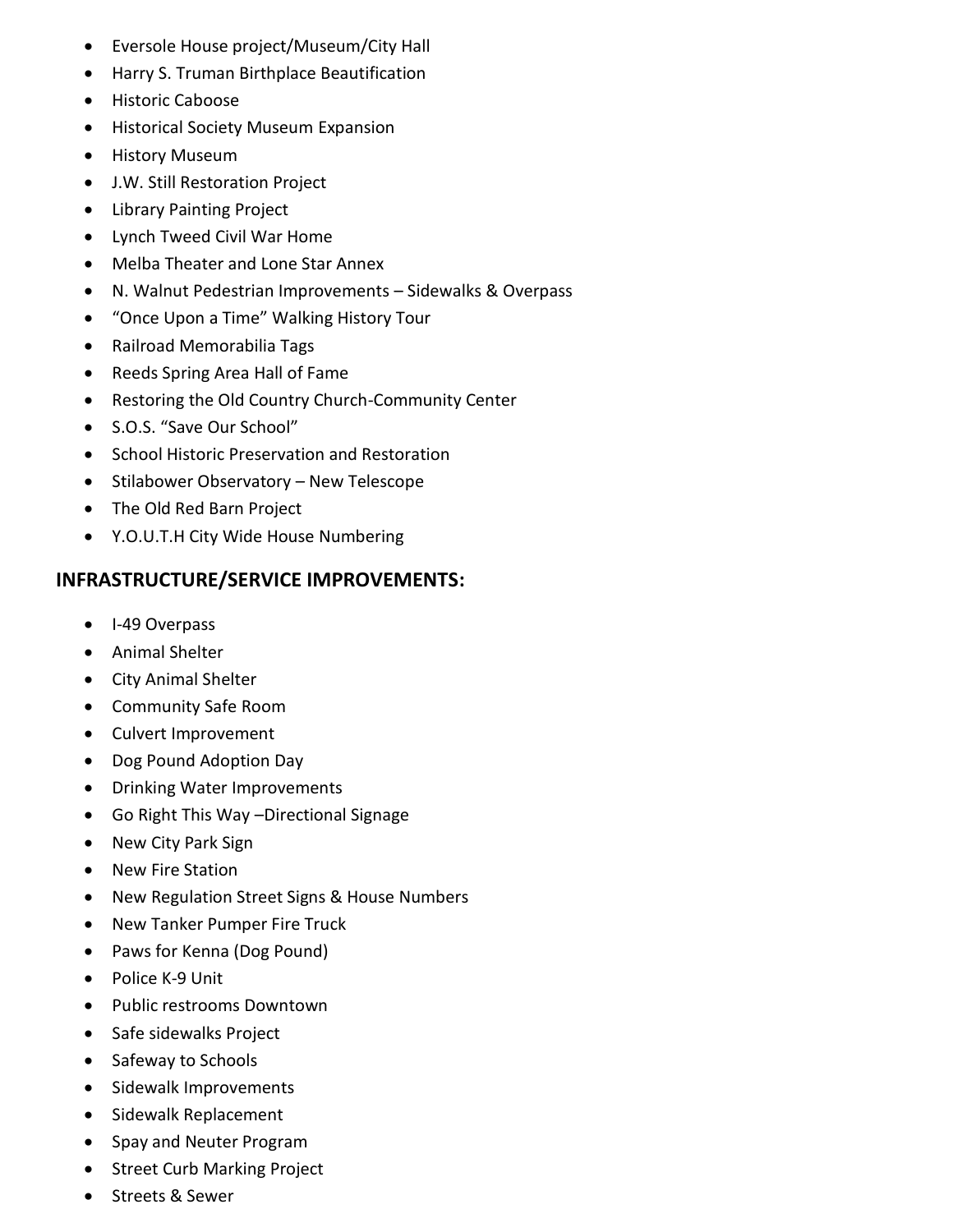- Swimming Pool Bathhouse
- Swimming Pool Project
- Van Buren Street Bridge Partnership
- Water Improvement Project
- Waterline Improvement Project
- Waste Water Pump Station

### **PARKS IMPROVEMENTS/TRAILS**

- Ballpark Renovation
- Boat Ramp
- City Park's New Playground
- Cody-Freeman Ball Park Renovation
- Community Basketball Court
- Community Trees
- Courthouse Lawn Gazebo
- Daffodil Park
- Dog Park
- Extreme Park Project
- Feltz Street Park (Perryville 18)
- Fireman's Field Ball Park Renovation (Louisiana 14)
- Galena River Roast (Galena 16)
- Going Green at City Pool (Eldon 13)
- Installation of Security Cameras at Riggs Lane Walking Trail (South Iron/Annapolis 16)
- Keep Fit Walking Trails (Albany 13)
- Laying New Footprint at Fairgrounds (Houston 18)
- Little Mule Pass (Lathrop 17)
- Mayview Park Walking Trail Improvement (Mayview youth 16)
- Moose Station (Cameron 16)
- Park Renovation (Howardville 12, Bourbon 14, Houston 14)
- Park Tree Plan (Houston 12, 13)
- Pedestrian Pathway (East Prairie 13)
- Picnic Tables & Benches In Our Park (Mayview youth 16)
- Planting Community Pride (Eldon 12)
- Playground for Children (East Prairie 14)
- Playground Scrap Tire Surface Material for Freedom Park (South Iron/Annapolis 13)
- Renovating the Howardville Park (Howardville 17)
- Riggs Lane Walking Trail (South Iron/Annapolis 14, 16, 17 Flood Restoration)
- Rutherford Park Expansion & Walking Club (Houston 17)
- Silas Lee's Crazy Animal Park (Albany 18)
- St. James Park Glade Restoration Project (St. James 16)
- St. James Park Recreation Equipment (St. James 17)
- Tiger Track Renovation Project (Grant City 14)
- Tiger Trail (Salem 13)